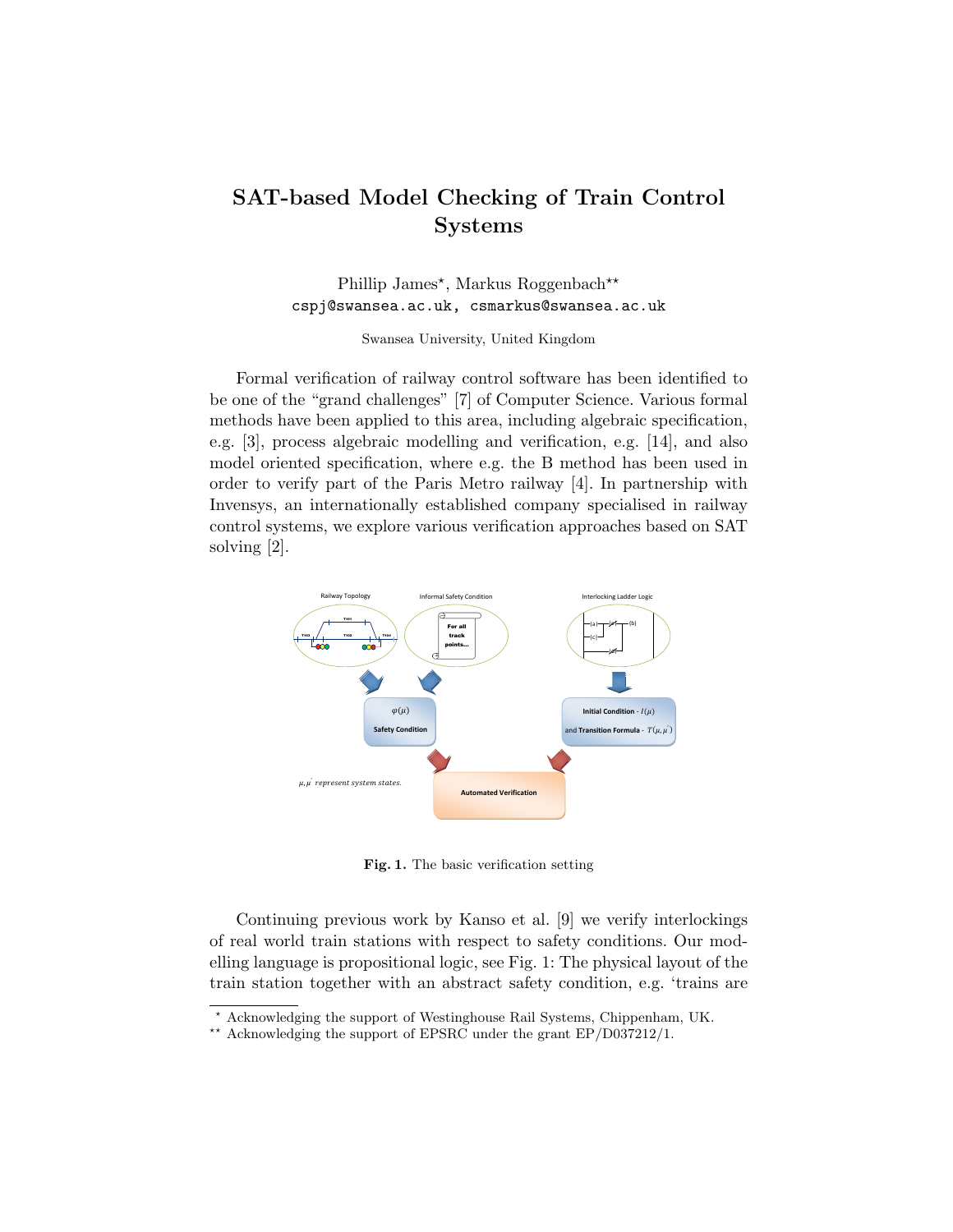separated by at least one empty track segment', yields a concrete safety condition  $\varphi(\mu)$ . The initial configuration of a train station is characterised by some initialisation formula  $I(\mu)$ . The control program (in ladder logic, an ISO standard [1]) of the interlocking system is translated into a transition formula  $T(\mu, \mu')$ . Here,  $\mu$  and  $\mu'$  represent states of the interlocking. All the above translations have been automated in [9]. Using an inductive approach, namely  $I(\mu) \Rightarrow \varphi(\mu)$  and  $\varphi(\mu) \wedge T(\mu, \mu') \Rightarrow \varphi(\mu')$ , Kanso et al [9] successfully verify a medium sized real world interlocking. Some of the required safety properties are fully automatically proven using a SAT solver [10]. However, in some cases the SAT solver produces counter examples. In the context of the interlocking under discussion, manual analysis can exclude these counter examples as they concern unreachable states. For inclusion into the standard development process of interlockings, the company Invensys requires further automation of the verification, namely the exclusion of unreachable states and the production of error traces in the case that a safety property does not hold.

In order to accommodate these requirements, we develop and experiment with verification approaches based on ideas used in bounded model checking. Here, we deliberately stay within boolean modelling: first, it is natural in the given context – the ladder logic program speaks on boolean variables only; second, it allows the direct use of SAT solvers for verification. Concretely, we work with two scenarios:

**Forward Iteration:** Explore systematically the states  $B_i$  reachable in i steps. Should  $B_i$  include a violating state, return the result "unsafe" together with an error trace. Should  $B_{i+1}$  contain only already visited states, all reachable states have been covered and the system is safe. As the state space is finite, the algorithm below terminates.

```
i \leftarrow 0B_0 \leftarrow {\{\mu \mid I(\mu)\}}while B_i \not\subseteq B_0 \cup \ldots \cup B_{i-1} do
for \mu \in B_i, if \neg(\varphi(\mu)) \in SAT return "unsafe" and an error-trace; stop
B_{i+1} \leftarrow {\mu' | T(\mu, \mu'), \ \mu \in B_i}i \leftarrow i + 1return "safe"
```
Backward Iteration First, verify using Kanso's approach. If the SAT solver finds a state violating the safety property, iterate the transition formula backwards from this violating state. If this leads to an initial state, produce an error trace; otherwise the system in safe when a fixed point of states is reached.

Using the CASL institution independent structuring mechanisms [12] in order to specify forward and backward iteration, and with the tools Hets